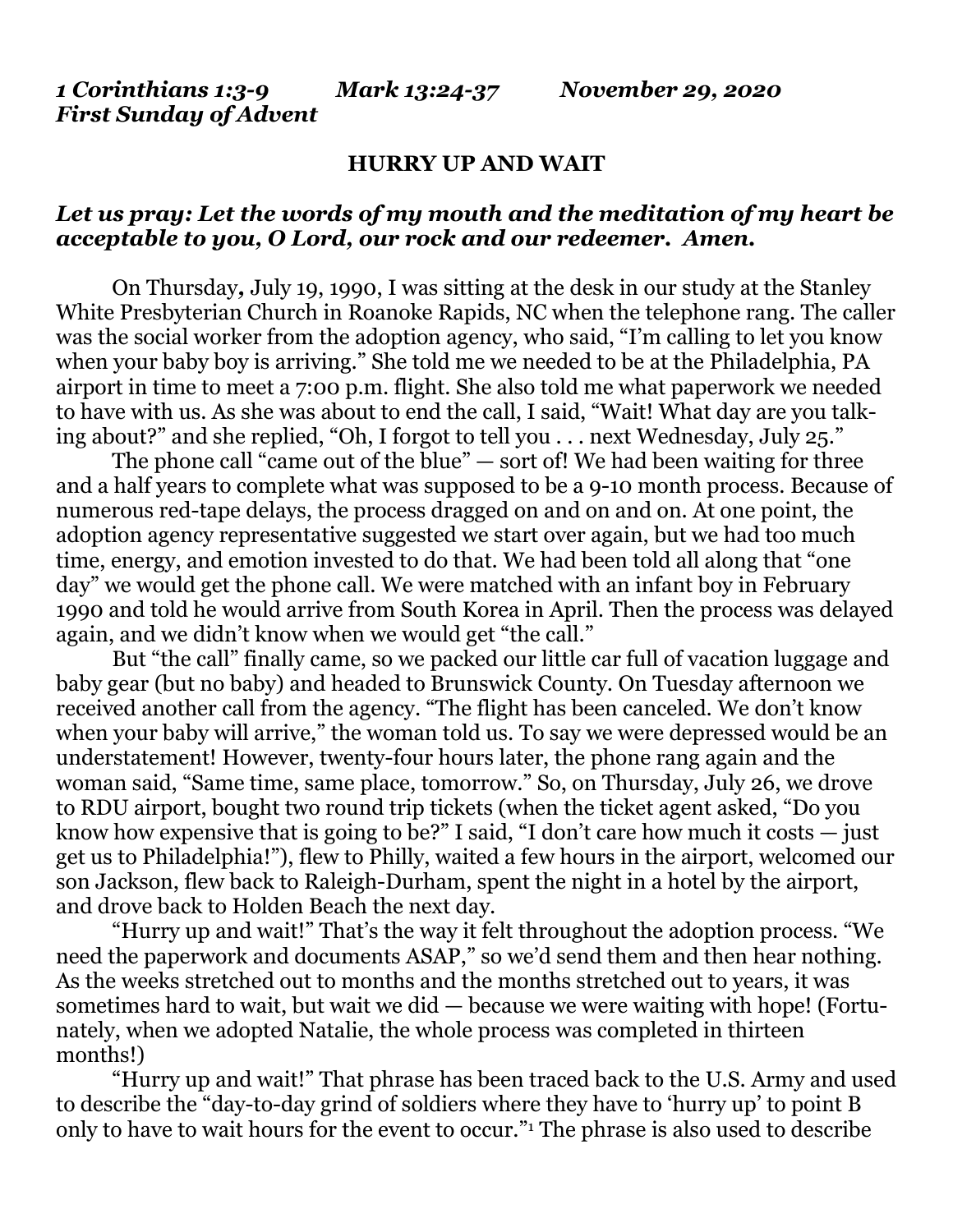the experience of needing to be on time for an event that does not start for a good while.

"Hurry up and wait!" That's a pretty good description of where we find ourselves on this first Sunday of Advent 2020. Actually, that describes where Christians have found themselves for the last 2,000 years — navigating life between the first advent or coming of Jesus at Christmas and his promised second advent/coming again "some day." As the weeks stretch out to months and the months stretch out to years, it's sometimes hard to wait and to live with the joyful sense of expectation that God's promises are true and will be fulfilled. But, as the first candle in the Advent wreath reminds us, we wait with hope.

Pun intended, the watchword of this story from Mark 13 is "Watch!" or "Be alert!" But, that's hard to do when time moves on and you are preoccupied with the daily grind. After all, it's been almost 2,000 years since Jesus promised, "I'll be back!" Already at the end of the first century A.D. or the beginning of the second century A.D., scoffers were ridiculing the promise of Christ's return. They said, "Where is the promise of his coming? For ever since our ancestors died, all things continue as they were from the beginning of creation!" But the apostle Peter had a ready response to their cynicism, "The Lord is not slow about his promise, as some think of slowness, but is patient with you, not wanting any to perish, but all to come to repentance." (2 Peter  $3:4,9$ )

A while back I read an article called "To Get a Sense of God's Time, Take Off Your Watch." That's such a hard thing for us to do, what with our calendars and watches and clocks and smart-phone reminders. "Our" time has to do with what's called *chronos* time (e.g., chronology) — measuring time as moving forward, day after day, hour after hour. "God's" time has more to do with what is called *kairos* time or, as Richard Rohr calls it, "deep time." Here's how the apostle Paul describes what God has done in God's time: "But when the fullness of time had come, God sent his Son, born of a woman, born under the law, in order to redeem those who were under the law, so that we might receive adoption as children." (Galatians 4:4-5)

*Kairos* time is *the right time*, *the favorable time, God's time*. God's timing was right when he sent Jesus the first time, to redeem us that we might be adopted as God's children. And if God's timing was right in the past, we can live with assurance for the future and the present. As an author puts it in an article called "Living a Kairos Life in a Chronos World," "When Jesus came, it was a fulfillment of promises past, a cosmic collision of the sacred and secular . . . It was a perfect moment. . . . This godly *kairos* pierced its way into creation at just the right time, slicing through *chronos* with a cry of a baby in a manger . . . *Kairos* moments then — and now — allow us to get a glimpse of the 'other side.' We peek around the corner at eternity. We actually glimpse how God works."<sup>2</sup>

Interestingly and most important, in Advent as we look to the past and remember what God has done and peek around the corner at eternity at what God has promised to do, we discover what we are called to do right now, right here, in the present. During Advent, we sing "O Come, O Come, Emmanuel" and "While We are Waiting, Come" and we pray "Come, Lord Jesus!" But, as someone has pointed out, Jesus is already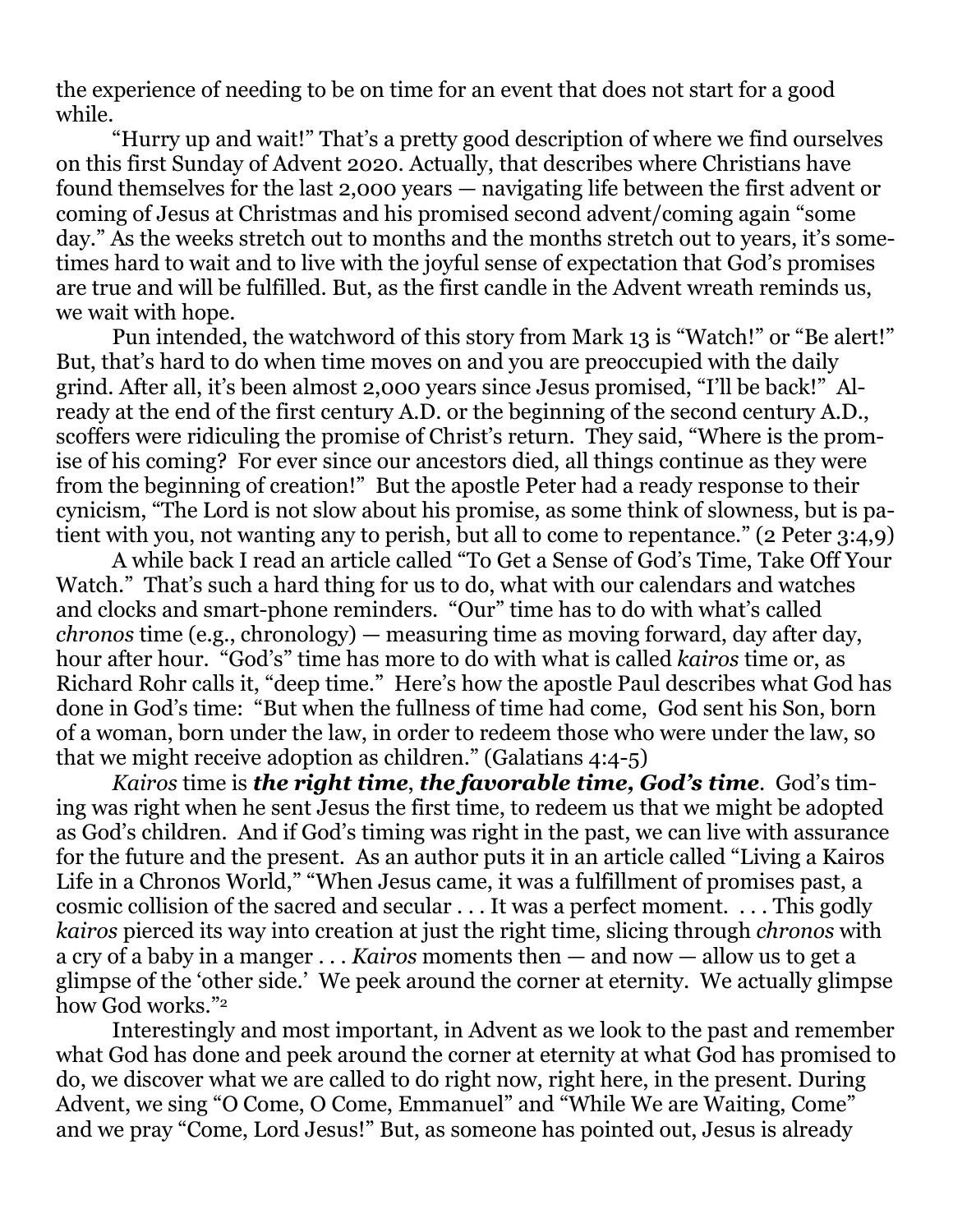present among us, calling us to live faithful lives, inviting us to follow in his ways, encouraging us in our faith walks, especially when it feels like life is nothing but "Hurry up and wait!"

Mark wrote his gospel for believers who were living through difficult, challenging, and uncertain times. Their life situation did not seem to offer much hope. But, in Mark's gospel, the very first words Jesus says are, "The time is fulfilled, and the kingdom of God has come near; repent, and believe in the good news." (Mark 1:15) God's arrival in Jesus Christ, then and now and in the future, is good news/gospel. It's worth waiting for. It's what gives us hope, not just for the future, but especially for these difficult, challenging, and uncertain times.

When I was studying the gospel of Mark on my sabbatical in the summer of 2018, I ordered a book called *Journeying with Mark: Reflections on the Gospel*. The book follows Mark's story through the Christian year, beginning with Advent. Listen to these words about the Advent message of Mark 13 (which, strangely enough, takes place just before Jesus is killed in Jerusalem) and see if they aren't words we desperately need to hear and live by in these waning days of what has been a most difficult year: "The season of Advent reminds us that whatever it might feel like now, we are not abandoned. . . what is sure is that the God who nurtured this world into existence has not abandoned us, nor ever will. The Gospel proclaims that God has created within time a means of a future — to seep into the present in order to change it in hope. Hope gives meaning to the present by conveying meaning about our future. It can help us live by trust with the tentative, the confusing, the fearful bits of the jigsaw that won't be forced into the framework or picture. . .Hope is proclaimed when we seek to listen and understand rather than speak and judge. Hope is nurtured when we choose love over hate, peace over war; when we choose the gaps in our understanding and knowledge rather than the security of wanting always to be right. Hope can enlighten our world when we care amid the selfishness of complacency."<sup>3</sup>

"Hurry up and wait!" That's the paradox of Advent and the Christian life. But we don't wait without hope, nor do we wait and twiddle our thumbs. Instead, as the words of the benediction I have been using the last few weeks encourage us, "In gratitude to God, empowered by the Spirit, let us strive to serve Christ in our daily tasks and to live holy and joyful lives, even as we watch for God's new heaven and new earth, praying, "Come, Lord Jesus!"

## *Let us pray: O Lord our God, make us watchful and keep us faithful as we await the coming or your Son our Lord; that, when he shall appear, he may not find us sleeping in sin but active in his service and joyful in his praise; through Jesus Christ our Lord. Amen.*

## **NOTES**

<sup>1</sup> "hurry up and wait," at [www.urbandictionary.com.](http://www.urbandictionary.com/)